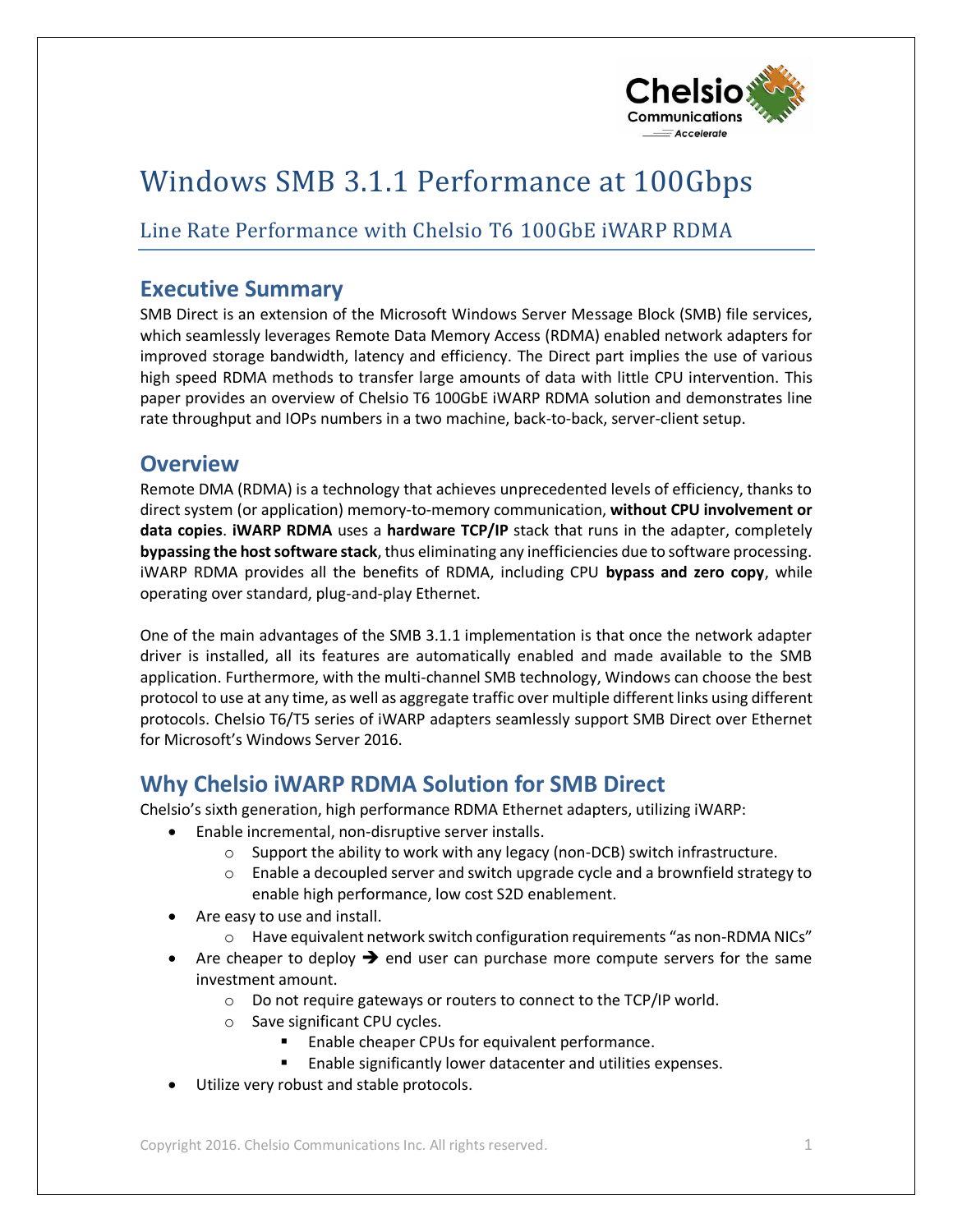

- o iWARP has been an IETF standard (RFC 5040) for 9 years, TCP/IP has been an IETF standard (RFC 793, 791) for 35 years.
	- No surprises, no fine print, plug and play.
- o Have multi-vendor support.
- Are supported in other Windows products.
	- o Client RDMA in Windows 10 enables more deployment options.
	- o Storage Replica is natively supported to enable disaster recovery.
	- o Network Direct and Nano Server are natively supported.
	- o iSCSI HW Offloaded initiator is natively supported.
- Are scalable to wherever the datacenter can scale to.
	- o Inherit the loss resilience and congestion management from underlying TCP/IP.
- Are very high performance.
	- o Extremely low latency, high bandwidth, high message rate.

Below table summarizes the differences of iWARP & two recent variants of RoCE (another RDMA over Ethernet alternative).

| <b>Metric</b>                           | <b>iWARP</b>                                                                                                                                                            | <b>RoCEv2 with DCB</b>                                                                                                              | <b>RoCEv2 with ECN</b>                                                                                                                                                                                                                                     |  |  |
|-----------------------------------------|-------------------------------------------------------------------------------------------------------------------------------------------------------------------------|-------------------------------------------------------------------------------------------------------------------------------------|------------------------------------------------------------------------------------------------------------------------------------------------------------------------------------------------------------------------------------------------------------|--|--|
| <b>Allows Packet</b><br>Loss            | performance<br>Yes,<br>is<br>maintained by hardware<br>retransmission,<br>microsecond timers and<br>TCP tunables to disable<br>slow start and enable<br>fast retransmit | No for Performance<br>Yes, for Poor<br>Performance                                                                                  | No for Performance<br>Yes, for Poor<br>Performance                                                                                                                                                                                                         |  |  |
| <b>Ease of Use</b>                      | Easy<br>0 extra steps per node                                                                                                                                          | <b>Complicated DCB</b><br>~50 extra steps<br>per<br>node                                                                            | <b>Complicated ECN</b><br>~50 extra steps<br>per<br>node                                                                                                                                                                                                   |  |  |
| <b>Backward</b><br><b>Compatibility</b> | Use on Brownfield and<br>Greenfield<br>with<br>any<br>switch or wireless link                                                                                           | Only supported on DCB<br>switches. ConnectX-3<br>cards don't support<br>RoCEv2. Only<br>ConnectX-3 Pro does.                        | Only<br>supported<br>on<br>Mellanox adapters and<br>switches to<br>separate<br>TCP, RDMA, CNP and<br>other traffic. ConnectX-<br>Pro cards do<br>3<br>not<br>RoCEv2 with<br>support<br><b>ECN</b><br>(i.e.<br>Resilient<br>RoCE). Only ConnectX-4<br>does. |  |  |
| <b>Performance</b><br>Cost              | 100Gb/s sub 1µs latency<br>Lower due to economies                                                                                                                       | 100Gb/s sub $1\mu s$ latency<br>Higher due to needing                                                                               | 100Gb/s sub $1\mu s$ latency<br>Higher due to needing                                                                                                                                                                                                      |  |  |
|                                         | of scale. Works with<br>installs<br>legacy<br>(decouples<br>server/switch<br>upgrade                                                                                    | specific switches<br>for<br>DCB and gateways to<br>the<br>talk<br>to<br>outside<br>TCP/IP world. Switches<br>must be the same brand | specific switches and<br>gateways to talk to the<br>outside TCP/IP world.<br>Switches must be the<br>same brand (if the same                                                                                                                               |  |  |

Copyright 2016. Chelsio Communications Inc. All rights reserved. 2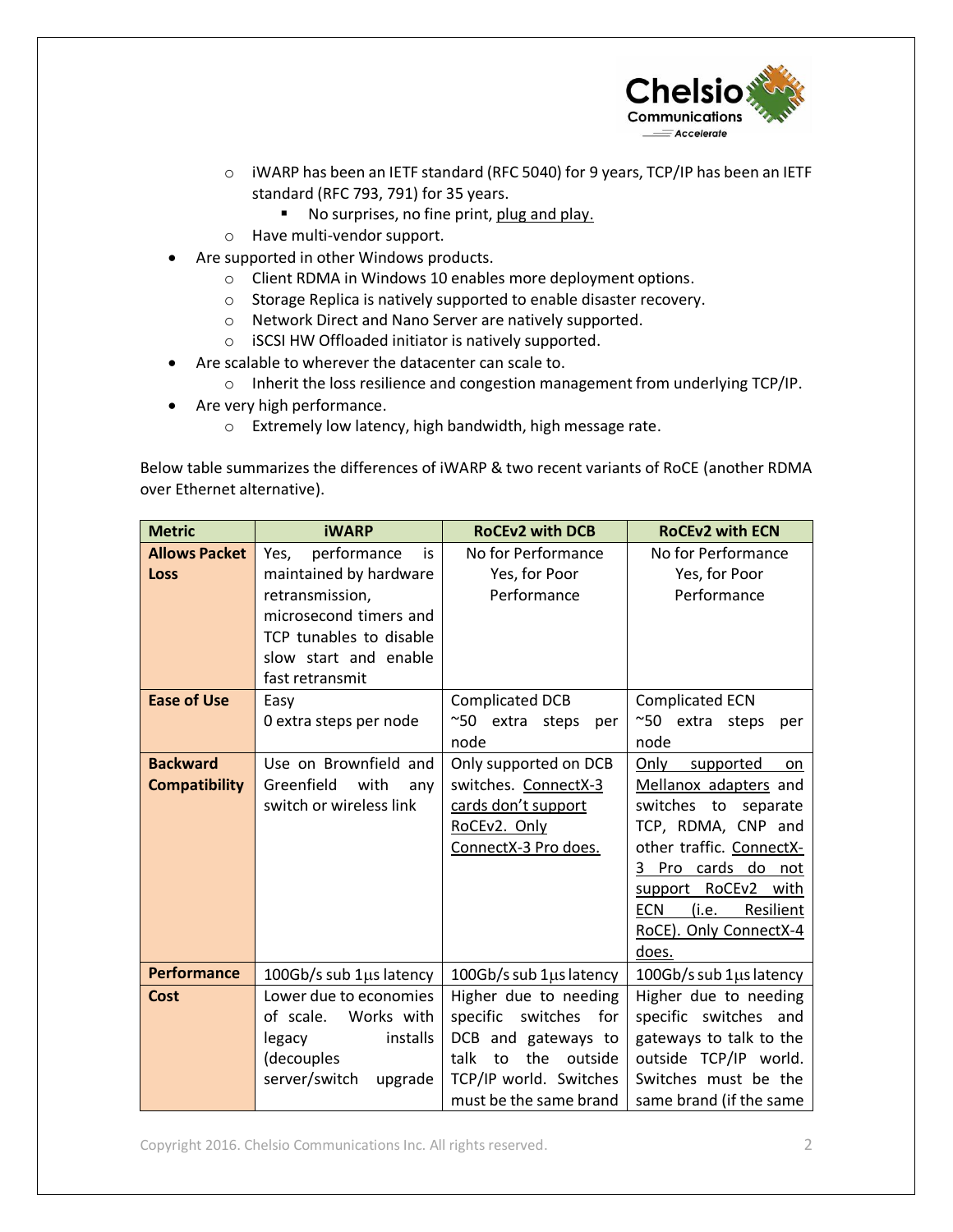

|                | cycles). Does not need<br>gateways or routers.                                               | (if the same set of $\sim$ 50<br>configuration<br>steps<br>required)                                                                                                                       | set of ~50 configuration<br>steps required)                                                                                                                                           |  |  |
|----------------|----------------------------------------------------------------------------------------------|--------------------------------------------------------------------------------------------------------------------------------------------------------------------------------------------|---------------------------------------------------------------------------------------------------------------------------------------------------------------------------------------|--|--|
| <b>Support</b> | No increase in support<br>team size as everything<br>works on plug-n-play<br>TCP/IP/Ethernet | Large<br>support<br>team.<br>hours to<br>More<br>get<br>things up, running and<br>running.<br>stav<br>to<br>Modifications<br>needed  <br>cluster grows or<br>as<br>traffic pattern changes | Large<br>support<br>team.<br>More hours to<br>get<br>things up, running and<br>running.<br>to<br>stav<br>Modifications<br>needed<br>as cluster<br>grows or<br>traffic pattern changes |  |  |

# **SMB Direct Performance with 100GbE iWARP**

This demonstration was conducted in conjunction with **Microsoft** (**[Press Release](http://www.chelsio.com/wp-content/uploads/resources/PR_Chelsio_MS_SMB_100G.pdf)**).

#### **Test Results**

**Throughput Test:**

|  | Buffer Size/QD Read IOPS Read BW (Bytes) | <b>Read BW (Bits)</b>                                           | Average Read (ms) | 50th %ile Read (ms) 99th %ile Read (ms) Read IOPS CoV |       |         |
|--|------------------------------------------|-----------------------------------------------------------------|-------------------|-------------------------------------------------------|-------|---------|
|  |                                          | 262144/2   45,406   11,902,792,499 <mark>95,222,339,994 </mark> | 0.176             | 0.174                                                 | 0.228 | $0.1\%$ |

**95.2 Gbps** READ throughput was achieved at 256KiB I/O size using 1 thread/file (4 total), 2 outstanding random I/Os per thread  $(4 \times 2 = 8 \text{ total})$  running to remote memory (file cache).

#### **IOPs Test:**

|  | Buffer Size/QD Read IOPS Read BW (Bytes) | <b>Read BW (Bits)</b> |       | Average Read (ms) 50th %ile Read (ms) 99th %ile Read (ms) Read IOPS CoV |       |      |
|--|------------------------------------------|-----------------------|-------|-------------------------------------------------------------------------|-------|------|
|  |                                          |                       | 0.377 | 0.348                                                                   | 0.571 | 4.8% |

**530K** READ IOPs was achieved at 4KiB I/O size using 5 threads/file (20 total), 10 outstanding random I/Os per thread (20 x 10 = 200 total) running to remote memory (file cache).

#### **Topology**



**Figure 1 – Simple Back-to-Back Test Topology**

#### **Network Configuration**

The demo utilizes 2 nodes, connected back-to-back, using single 100GbE link. MTU of 9000B is used. Each node is equipped with the following hardware:

2x Intel Xeon E5-2660v3 2.6Ghz (20c, HT disabled, Turbo On)

Copyright 2016. Chelsio Communications Inc. All rights reserved. 3